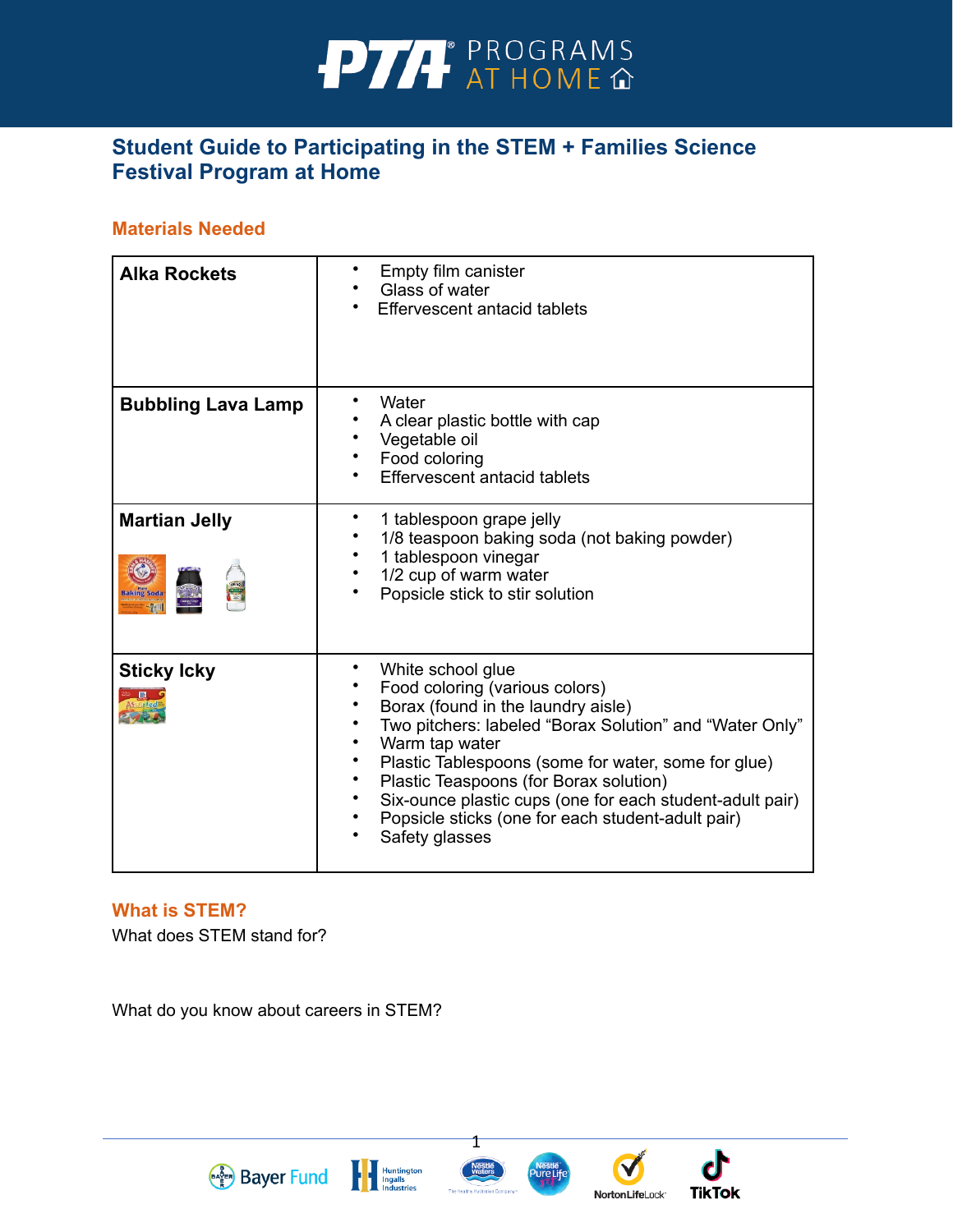

## **Activating Question**

**Question:** What makes a rocket lift off?

## **Alka Rockets**

| <b>Experiment: Alka Rockets</b>                                  |                                                                                                                                                                                        |  |
|------------------------------------------------------------------|----------------------------------------------------------------------------------------------------------------------------------------------------------------------------------------|--|
| <b>Vocabulary</b>                                                | <b>Directions</b>                                                                                                                                                                      |  |
| <b>Chemical reaction:</b>                                        | Adult and student: After you're outside, put on your<br>safety glasses.                                                                                                                |  |
|                                                                  | Student: Pour approximately $\frac{1}{2}$ inch of water into<br>the film canister. Make sure to fill the film canister<br>one-half full with water and not more than that.             |  |
| Phase change:                                                    | Adult and student:                                                                                                                                                                     |  |
| <b>Pressure:</b>                                                 | Break the effervescent antacid tablet in<br>half.<br>• Put one half of the tablet into the film<br>cannister.<br>Quickly put the lid on the cannister, make<br>sure the seal is tight. |  |
| <b>Materials</b><br>Empty film canister                          | Student: Shake the canister vigorously, turn it<br>upside down and place it on a flat surface or on<br>the ground (on its lid).                                                        |  |
| Glass of water<br>Effervescent antacid tablets<br>Safety glasses | Adult and student: Step back a few feet! Wait and<br>watch the film canister rocket launch.                                                                                            |  |





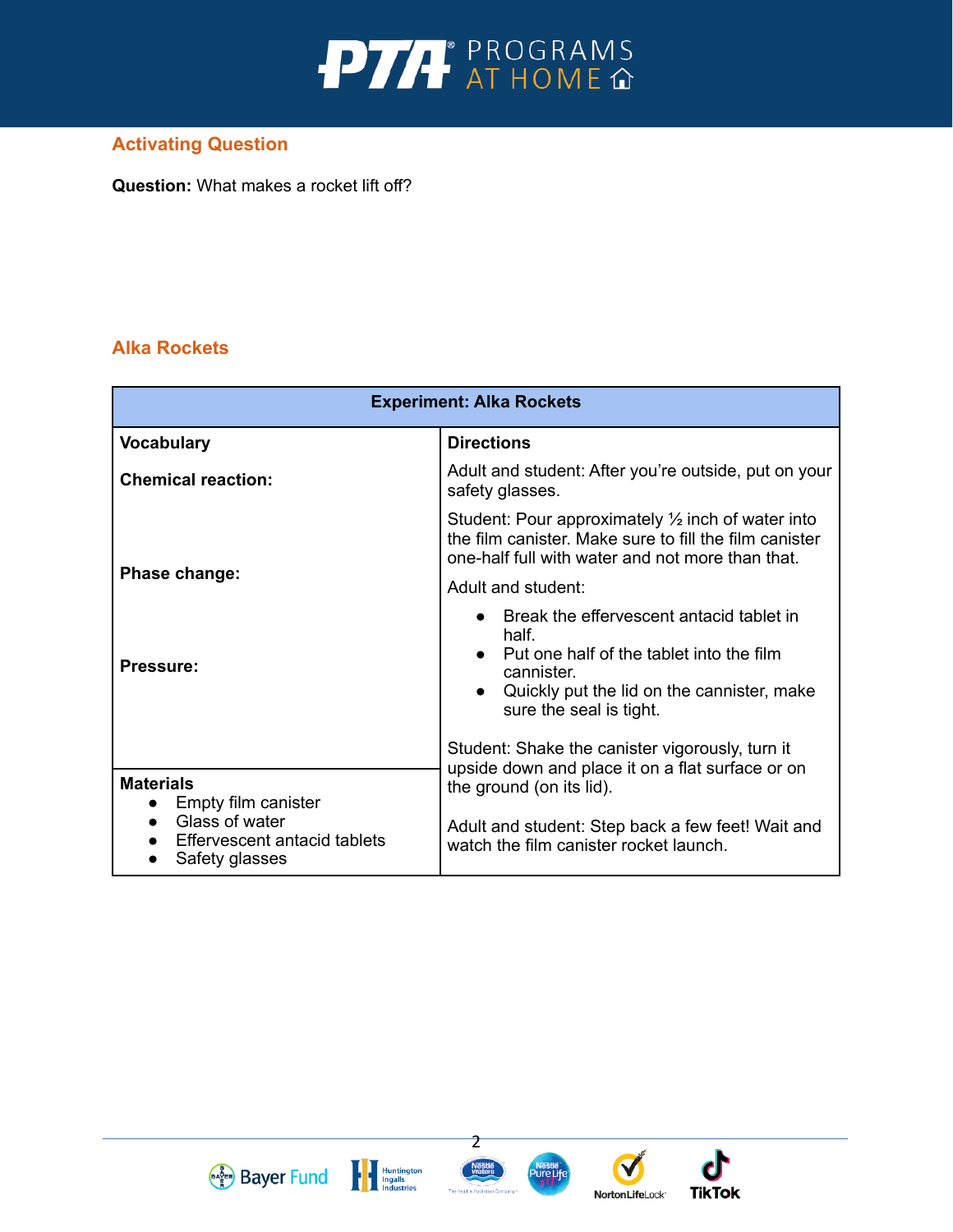

**How does this work?** 

**How is this connected to the real word?** 

**What else did you learn?**

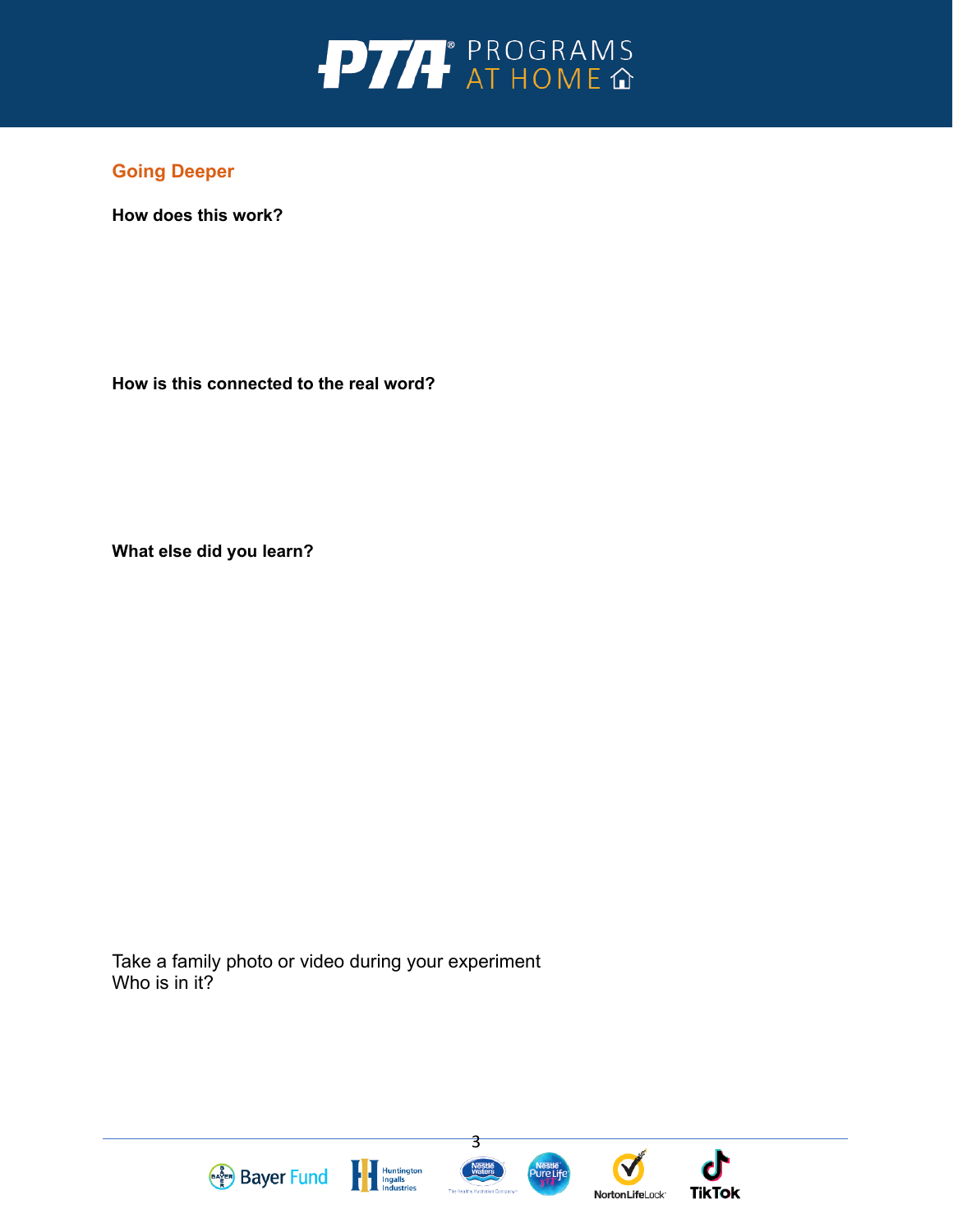

## **Sticky Icky**

| <b>Experiment: Sticky Icky</b>                                                                                                                                                                                                                                                                                                                                                                                                                                                                                                                                                |                                                                                                                                      |  |
|-------------------------------------------------------------------------------------------------------------------------------------------------------------------------------------------------------------------------------------------------------------------------------------------------------------------------------------------------------------------------------------------------------------------------------------------------------------------------------------------------------------------------------------------------------------------------------|--------------------------------------------------------------------------------------------------------------------------------------|--|
| <b>Vocabulary</b><br>Polymer:                                                                                                                                                                                                                                                                                                                                                                                                                                                                                                                                                 | <b>Directions</b><br>Adult: In your plastic cup, mix one tablespoon of<br>plain warm tap water with one tablespoon of<br>white glue. |  |
|                                                                                                                                                                                                                                                                                                                                                                                                                                                                                                                                                                               | Student: Stir well with a popsicle stick. Tell your<br>partner which color to use for the next step.                                 |  |
| Solution:                                                                                                                                                                                                                                                                                                                                                                                                                                                                                                                                                                     | Adult: Add a few drops of food coloring to the<br>glue and water mix.                                                                |  |
|                                                                                                                                                                                                                                                                                                                                                                                                                                                                                                                                                                               | Student: Stir well with a popsicle stick, keep<br>stirring during the next step.                                                     |  |
|                                                                                                                                                                                                                                                                                                                                                                                                                                                                                                                                                                               | Adult: Slowly pour two teaspoons of the Borax<br>solution into the glue and water mixture.                                           |  |
|                                                                                                                                                                                                                                                                                                                                                                                                                                                                                                                                                                               | Student: Keep stirring until there is no liquid left.                                                                                |  |
| <b>Materials</b><br>White school glue<br>$\bullet$<br>Food coloring (various colors)<br>$\bullet$<br>Borax (found in the laundry aisle)<br>$\bullet$<br>$\bullet$<br>Two pitchers: One labeled "Borax Solution," one labeled "Water Only"<br>Warm tap water<br>$\bullet$<br>Plastic Tablespoons (some for water, some for glue)<br>$\bullet$<br>Plastic Teaspoons (for Borax solution)<br>$\bullet$<br>$\bullet$<br>Six-ounce plastic cups (one for each student-adult pair)<br>Popsicle sticks (one for each student-adult pair)<br>$\bullet$<br>Safety glasses<br>$\bullet$ |                                                                                                                                      |  |





4



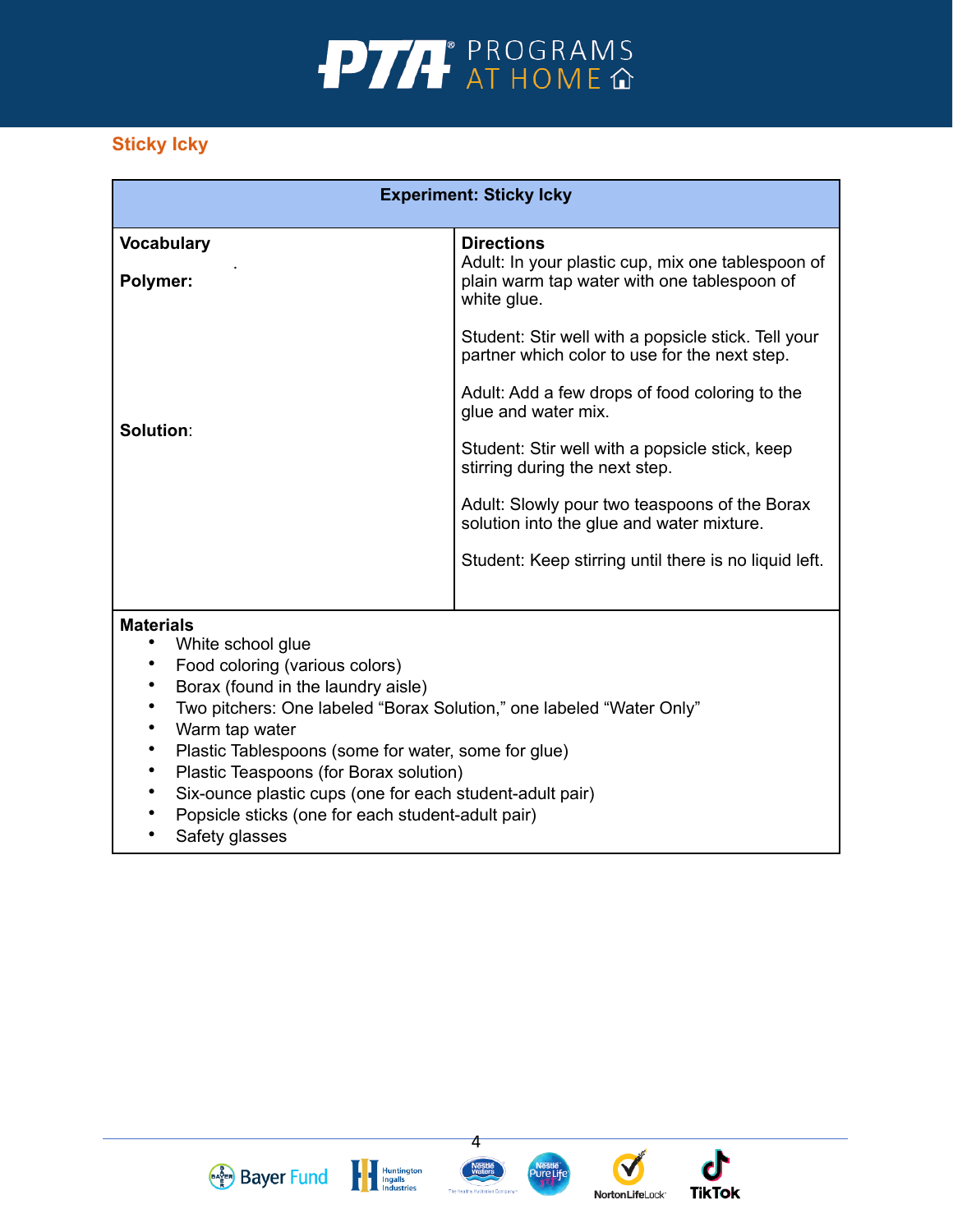

**How does this work?** 

**How is this connected to the real world?** 

**What else did you learn?** 

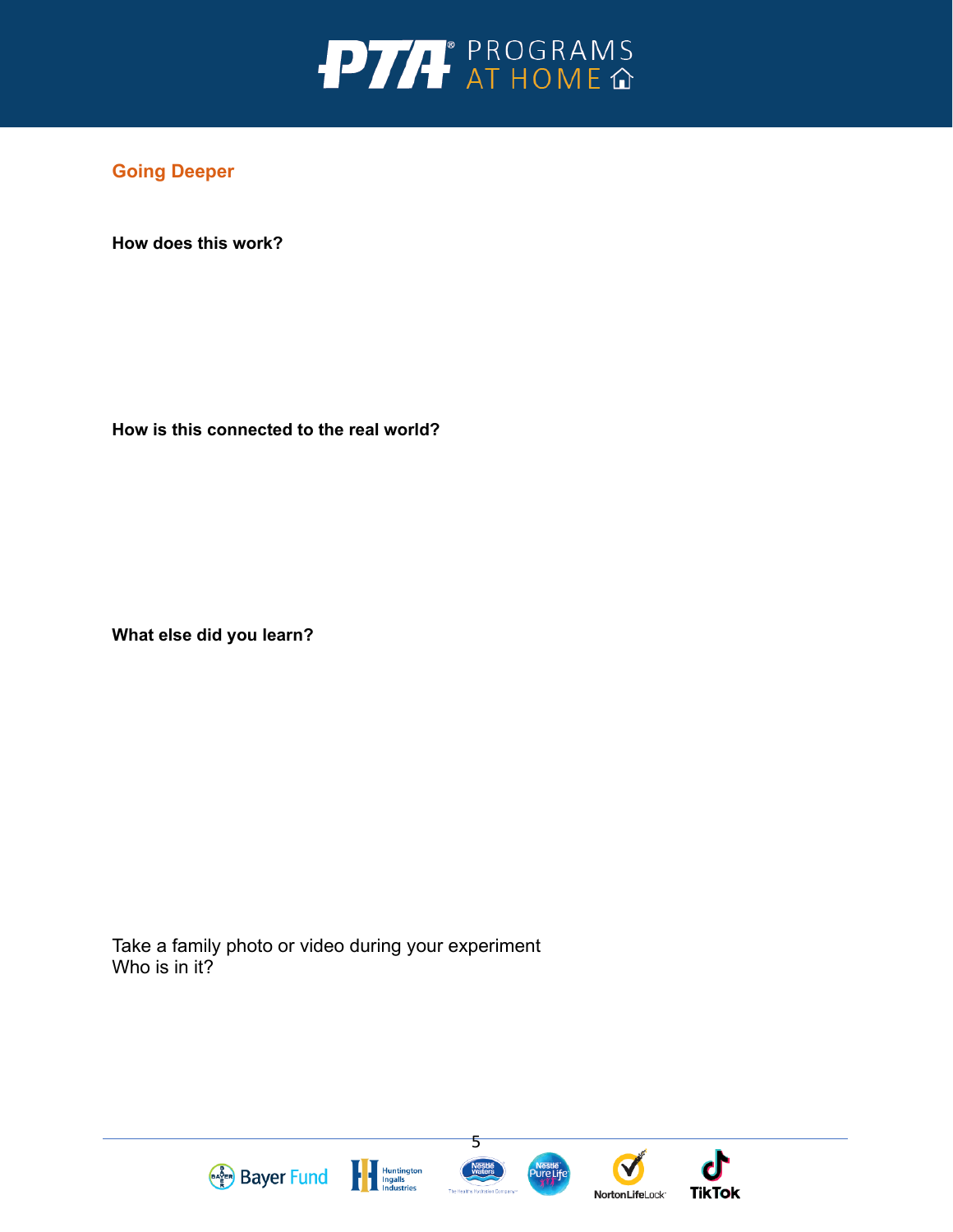

## **Martian Jelly**

| <b>Experiment: Martian Jelly</b>                                                                                                                                                                              |                                                                                                                                   |  |
|---------------------------------------------------------------------------------------------------------------------------------------------------------------------------------------------------------------|-----------------------------------------------------------------------------------------------------------------------------------|--|
| <b>Vocabulary</b>                                                                                                                                                                                             | <b>Directions</b>                                                                                                                 |  |
| <b>Basic:</b>                                                                                                                                                                                                 | Student: Fill your plastic cup halfway with warm<br>water. Dissolve one spoonful of grape jelly in<br>the cup and note the color. |  |
|                                                                                                                                                                                                               | Adult: Add a pinch of baking soda and stir. Be<br>careful! A fizzing reaction will occur, possibly<br>causing it to overflow.     |  |
| Acidic:                                                                                                                                                                                                       | Both: When the fizzing dies down, what do you<br>notice?                                                                          |  |
|                                                                                                                                                                                                               | Adult: Slowly, add 2-3 spoonfuls of vinegar.<br>Take care not to let any vinegar<br>splash-it can sting your eyes!                |  |
|                                                                                                                                                                                                               | Student: Stir until the color of the grape jelly<br>solution changes again.                                                       |  |
| <b>Materials</b><br>1 tablespoon grape jelly<br>$\bullet$<br>1/8 teaspoon baking soda (not<br>$\bullet$<br>baking powder)<br>1 tablespoon vinegar<br>1/2 cup of warm water<br>Popsicle stick to stir solution |                                                                                                                                   |  |







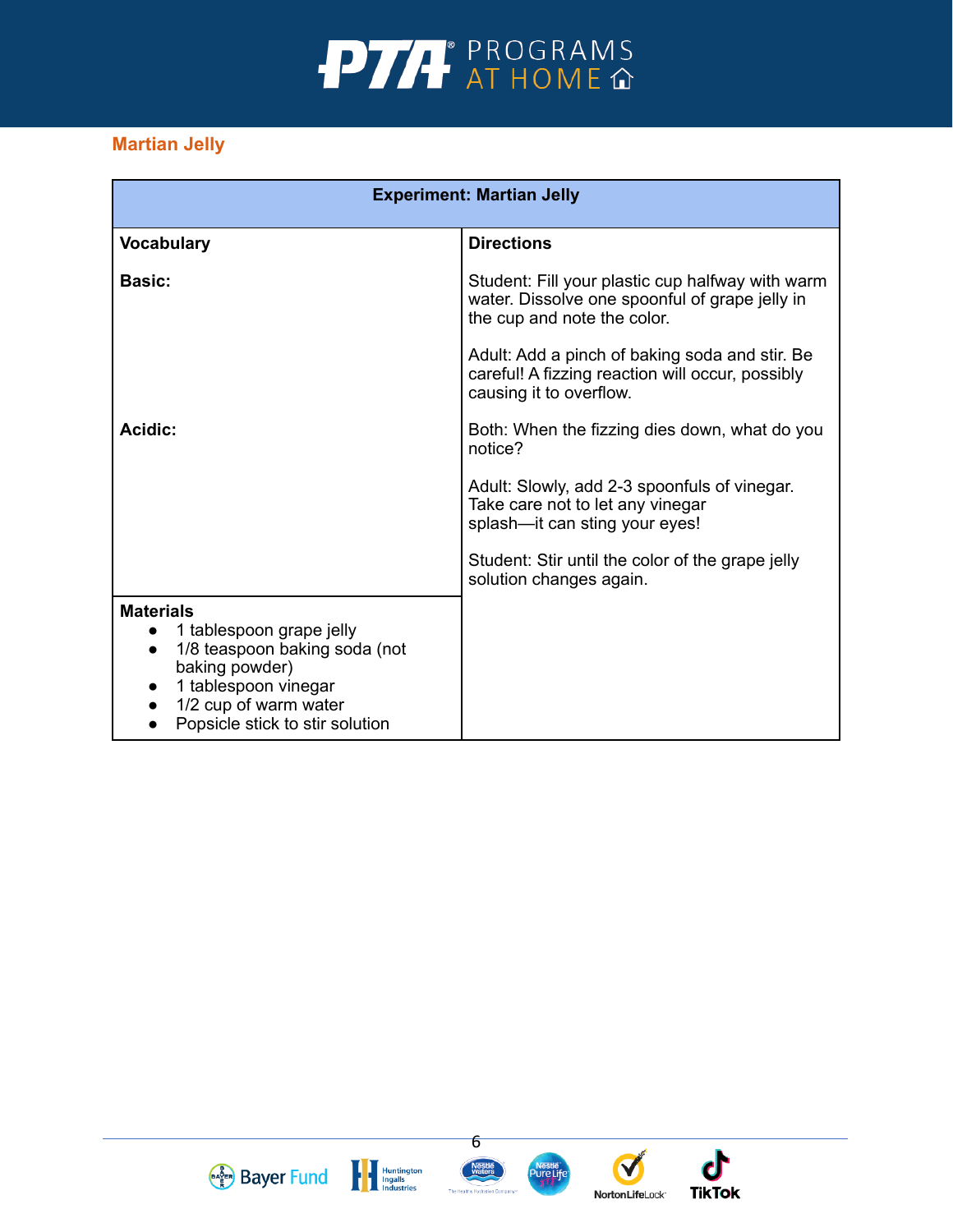

**How does this work?** 

**How is this connected to the real world?** 

**What else did you learn?** 

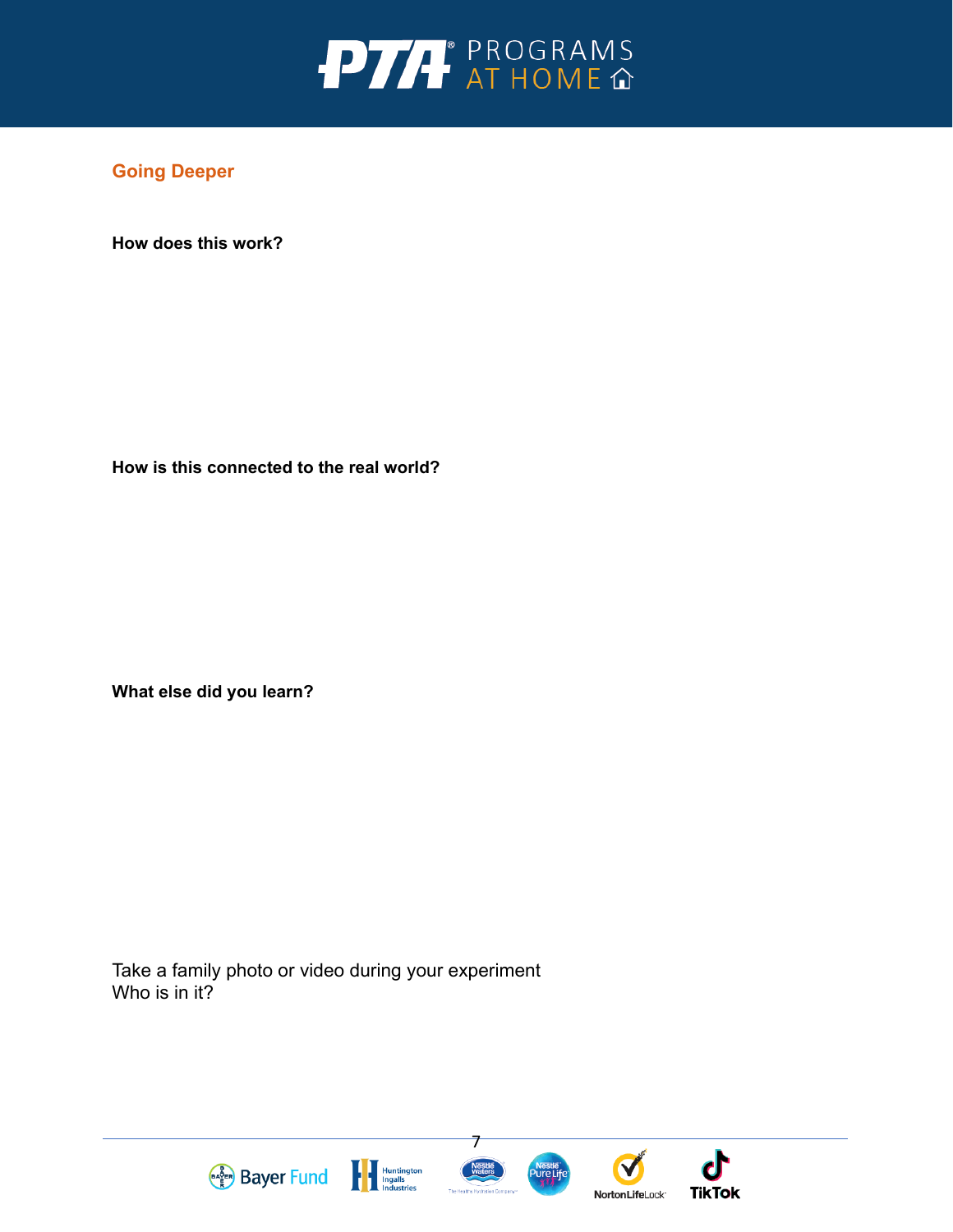

## **Bubbling Lava Lamp**

| <b>Experiment: Bubbling Lava Lamp</b>                                                                                                                                                                                                                                                                                                                                                                                                                                                                                                                                             |                                                                                                                                                                                                                                                                                                                                                                                                                                                                                                |  |  |
|-----------------------------------------------------------------------------------------------------------------------------------------------------------------------------------------------------------------------------------------------------------------------------------------------------------------------------------------------------------------------------------------------------------------------------------------------------------------------------------------------------------------------------------------------------------------------------------|------------------------------------------------------------------------------------------------------------------------------------------------------------------------------------------------------------------------------------------------------------------------------------------------------------------------------------------------------------------------------------------------------------------------------------------------------------------------------------------------|--|--|
| <b>Vocabulary</b><br><b>Intermolecular polarity: Water molecules</b><br>are attracted to other water molecules; oil<br>molecules are attracted to other oil<br>molecules. The structures of the two<br>molecules do not allow them to bond<br>together.<br><b>Density:</b> Describes how much space an<br>object or substance takes up (its volume) in<br>relation to the amount of matter in that<br>object or substance (its mass). If an object<br>is heavy and compact, it has a high density.<br>If an object is light and takes up a lot of<br>space, it has a low density. | <b>Directions</b><br>Adult: Help your student draw a line $\frac{1}{4}$ of the<br>way from the bottom of the bottle.<br>Student: Pour water into the bottle up to the $\frac{1}{4}$<br>line.<br>Student: Pour vegetable oil until the bottle is<br>nearly full. Leave at least 1 inch of space at the<br>top.<br>Student: Add about 10 drops of food coloring to<br>the bottle. Choose whatever color you like or try<br>mixing two colors!<br>Adult or student: Break an effervescent antacid |  |  |
| <b>Materials</b><br>Water<br>A clear plastic bottle with cap<br>$\bullet$<br>Vegetable oil<br>$\bullet$<br>Food coloring<br>$\bullet$<br>Effervescent antacid tablets<br>$\bullet$                                                                                                                                                                                                                                                                                                                                                                                                | tablet into several pieces and drop one into the<br>bottle. Close the cap tightly and flip the bottle<br>over. When the bubbling stops flip it over and<br>add another piece.                                                                                                                                                                                                                                                                                                                  |  |  |





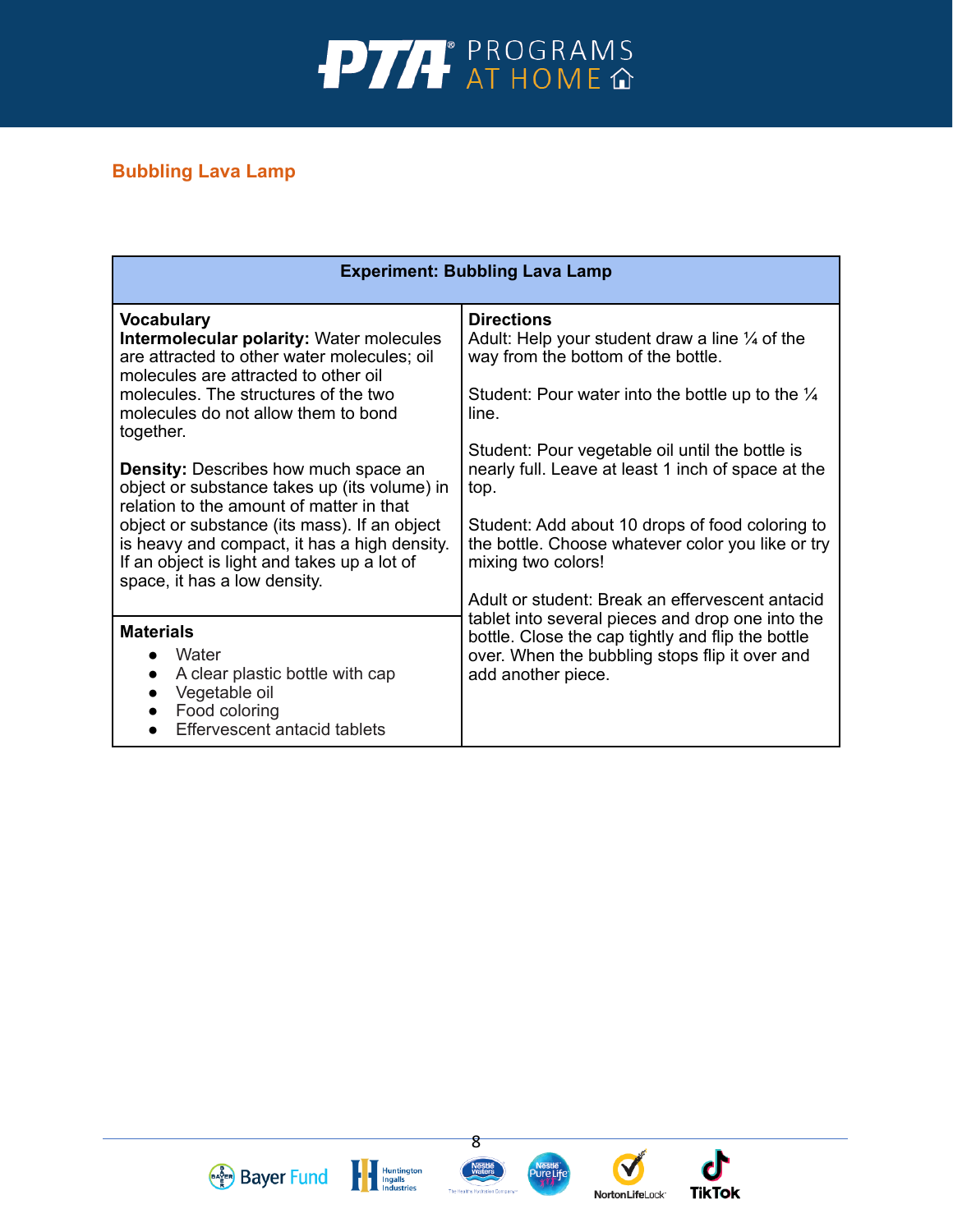

**How does this work?** 

**How is this connected to the real world?** 

**What else did you learn?** 

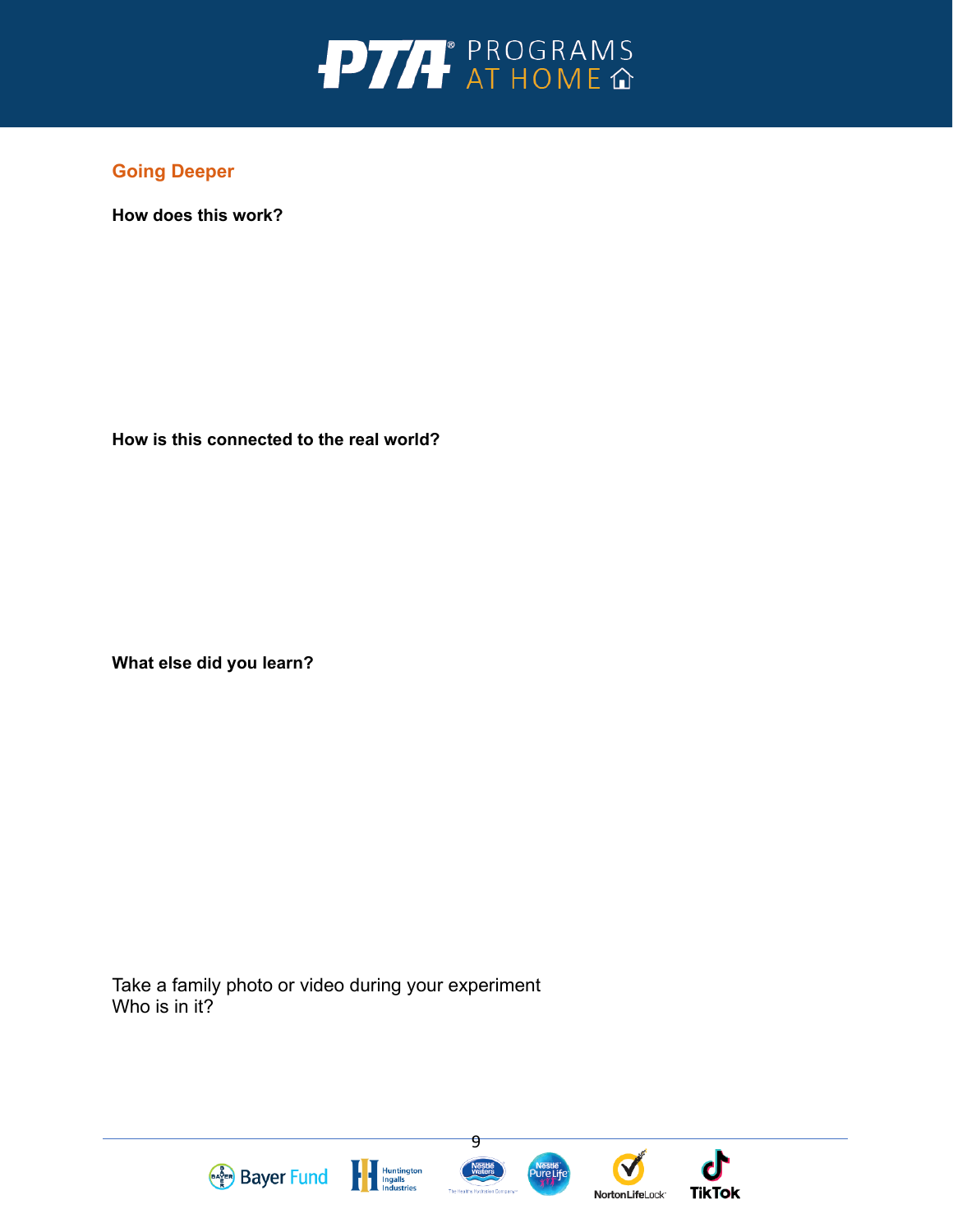

## **Extensions**

To keep the STEM excitement alive by doing more activities as a family, go to:

- [PTA.org/STEM/At-Home](http://www.PTA.org/STEM/At-Home)
- MakingScienceMakeSense.com/Science-Library/Experiments/

# **Share with National PTA**

Report on your experience with National PTA programs with our Program's Survey. (The survey is required.)

<https://www.pta.org/home/programs/programs-survey>

Email your photos to Crockett PTA at:

[crockettnjpta@gmail.com](mailto:crockettnjpta@gmail.com)

If you'd like you can also post pictures and videos to social media using hashtags like #Crockettstemfestival

#Crockettfamilyscience





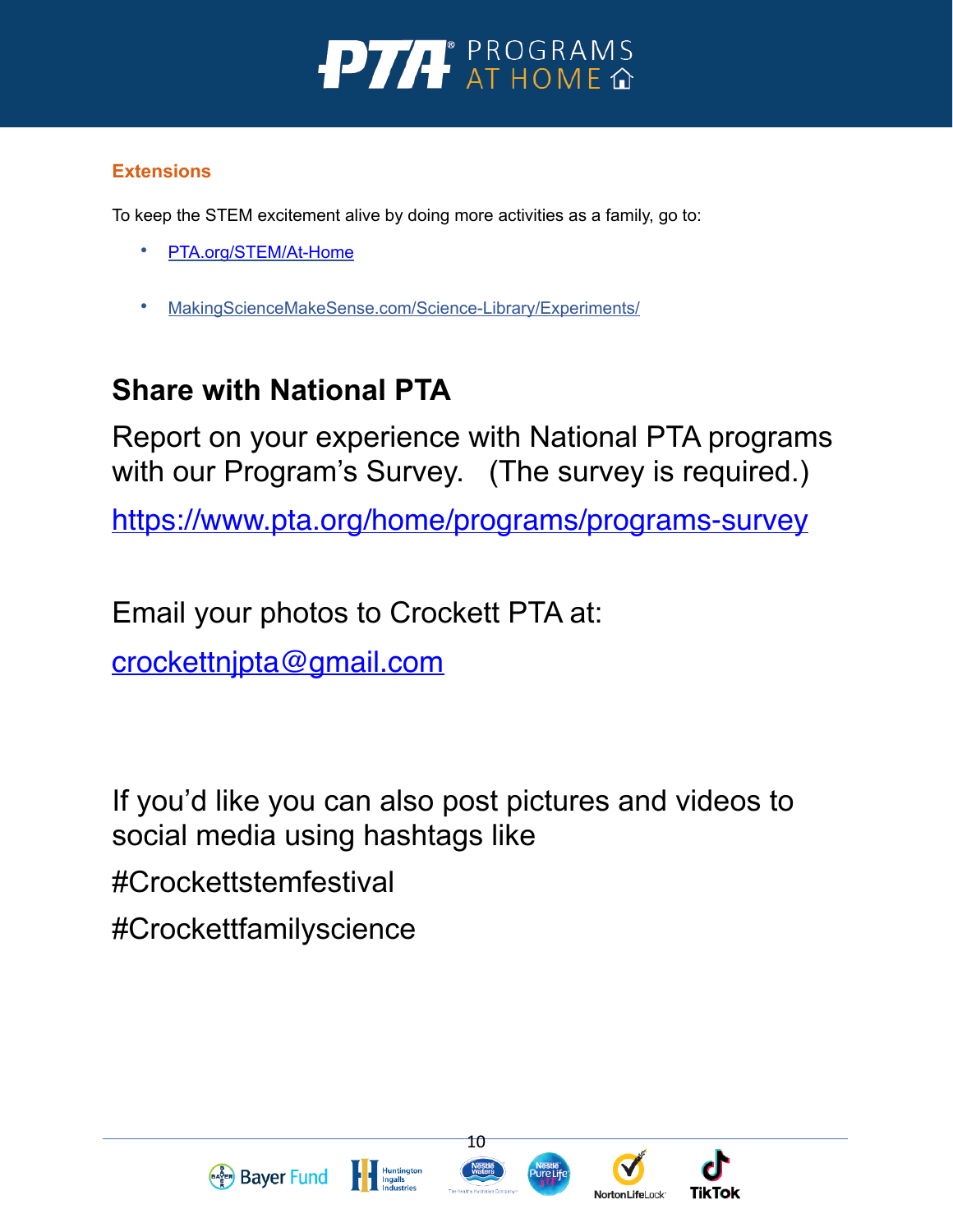

## Name:

## **Crockett Middle School PTA**

STEM + Families Science Festival

I am in Middle School, grade \_\_\_\_\_

## **My gender is (circle best answer)**

Male Female Transgender Non-binary/Gender-expansive Prefer to self-describe Or Prefer not to answer

**How much do you agree with the following statements?** Circle 1 answer for each question.

I am glad I participated in the program N/A Strongly Disagree Disagree Agree Strongly Agree The program was easy to understand. N/A Strongly Disagree Disagree Agree Strongly Agree

I will explore this topic more with my family at home. N/A Strongly Disagree Disagree Agree Strongly Agree

#### **Please have the parent/caregiver participant complete the next set of questions.**

My ethnic background is: African American/Black \_\_\_ Asian/Pacific Islander \_\_\_ Caucasian/White \_\_\_ Hispanic/Latinx \_\_\_ Native American/Alaskan Native (not Pacific Islander) \_\_\_ Bi-racial/Multi-racial \_\_\_ Prefer to self-describe: Prefer not to answer